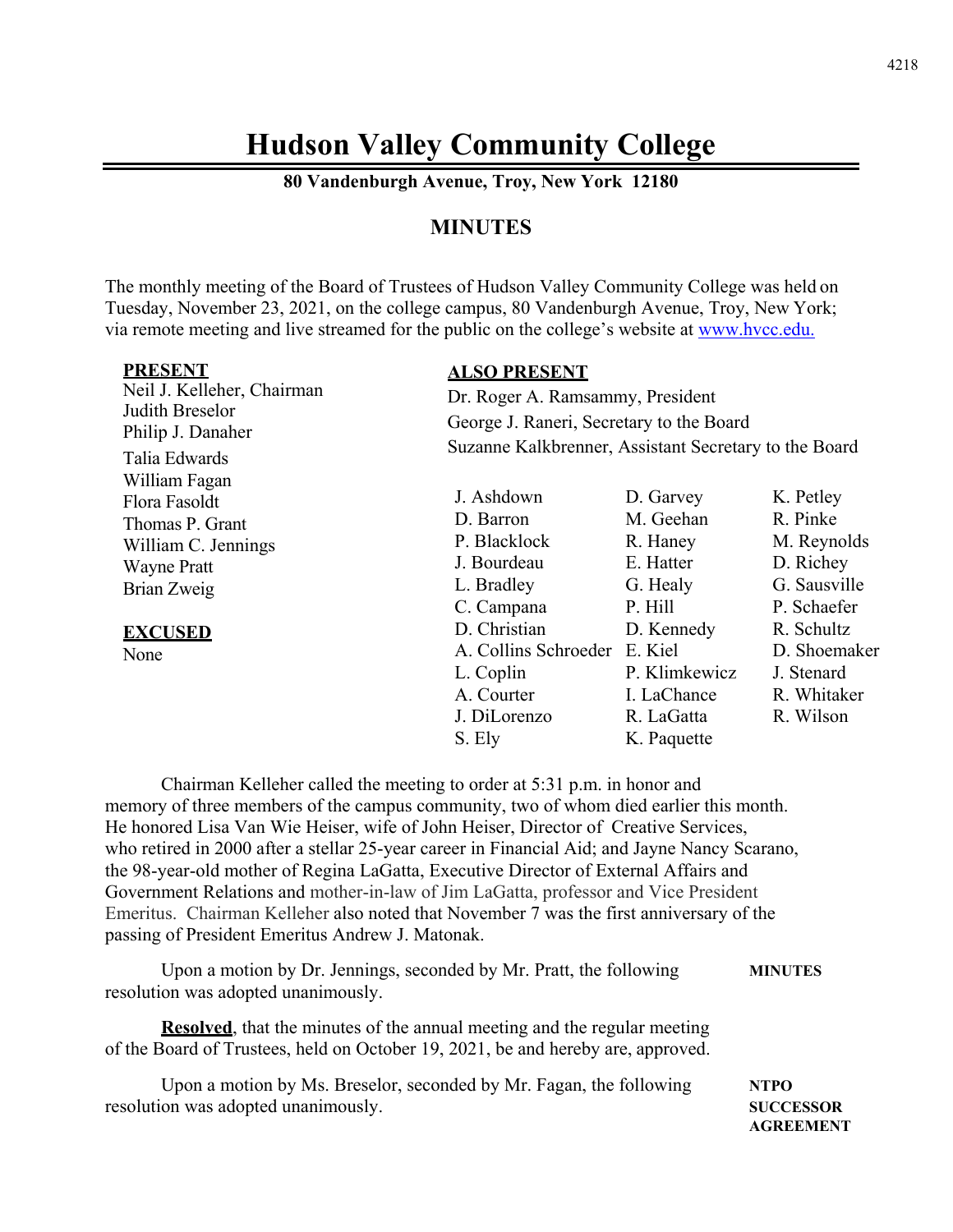**Resolved**, that the request to approve a Memorandum of Agreement between Hudson Valley Community College and the Hudson Valley Community College Non-Teaching Professionals Organization (NPTO) for a collective bargaining agreement covering the September 1, 2020 through August 31, 2025, be and hereby is, approved.

Upon a motion by Mr. Fagan, seconded by Mr. Pratt, the following **UPSEU**  resolution was adopted unanimously. **SUCCESSOR AGREEMENT Resolved**, that the request to approve a Memorandum of Agreement between Hudson Valley Community College and the Hudson Valley Community College United Public Service Employees Union (UPSEU) for a collective bargaining agreement covering the September 1, 2020 through August 31, 2025, be and hereby is, approved. Upon a motion by Dr. Jennings, seconded by Mr. Grant, the following **NIEU**  resolution was adopted unanimously. **SUCCESSOR AGREEMENT Resolved**, that the request to approve a Memorandum of Agreement between Hudson Valley Community College and the Hudson Valley Community College Non-Instructional Employees Union (NIEU) for a collective bargaining agreement covering the September 1, 2021 through August 31, 2025, be and hereby is, approved. Upon a motion by Mr. Danaher, seconded by Ms. Breselor, the following **PROFESSIONAL TITLES** resolution was adopted unanimously. **& JOB DESCRIPTIONS SUNY CC TITLE Resolved**, that the request to approve an update to the college's **REPORT UPDATE** SUNY Community College Title report, be and hereby is, approved.

The resolution shall read as follows:

#### **PROFESSIONAL TITLES & JOB DESCRIPTIONS**

**WHEREAS**, the Administration of Hudson Valley Community College has determined the need to update the SUNY Community College Title Report; and

**WHEREAS**, some of the existing titles in the SUNY Community College Title Report require reclassification and classification; and

**WHEREAS**, these title classifications and reclassifications result in updates to and creation of job descriptions; and

**WHEREAS**, it is necessary for the Hudson Valley Community College Board of Trustees to approve these title classifications and reclassifications for the SUNY Community College Title Report along with the changes to and creation of job descriptions; and

**WHEREAS**, both title classifications and reclassifications along with changes to and creation of job descriptions will be forwarded to SUNY for updates to the SUNY Community College Title Report; and

**WHEREAS**, approval of professional titles must be granted by the SUNY Chancellor, according to section 35(i) of the Civil Service Law and Section 6306(2) of the Education Law; now, therefore, be it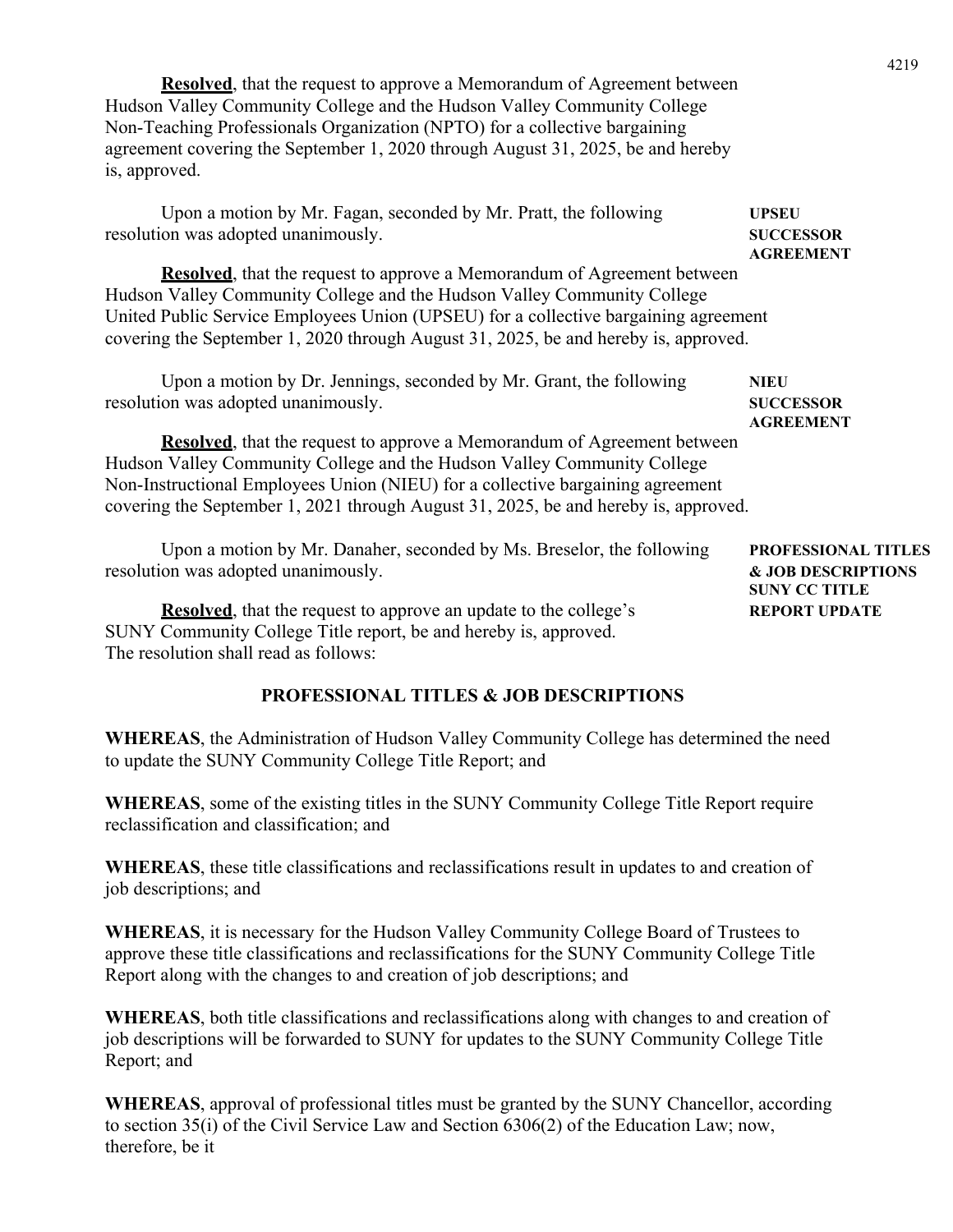**RESOLVED**, the College's Board of Trustees approves these title classifications and reclassifications to the SUNY Community College Title Report along with changes to and creation of job descriptions; and, be it further

**RESOLVED**, that certified copies of this Resolution be forwarded to SUNY University-wide Human Resources for updating the SUNY Community College Title Report.

## **HUDSON VALLEY COMMUNITY COLLEGE**

## **PROFESSIONAL TITLES**

| New Titles/Classify                             |  |
|-------------------------------------------------|--|
| Associate Dean, Academic Advising and Retention |  |
| Clinical Coordinator                            |  |
| Dean of Enrollment Services & Registrar         |  |

Upon a motion by Mr. Pratt, seconded by Mr. Zweig, the following **HVCC FOUNDATION** resolution was adopted unanimously. **MOA WITH HVCC** MOA WITH HVCC

 **ATEC DESIGN &** 

**Resolved**, that the request to approve revisions to the Memorandum of Hudson Valley Community College and Hudson Valley Community College Foundation Inc., as recommended by the Foundation Board of Directors on November 17, 2021, be and hereby is, approved, and subject to such additional revisions as deemed necessary by College Counsel.

 Chairman Kelleher offered his thanks to long-time Foundation Board member Gordon Zuckerman '62, who made a generous donation to the Foundation to establish an Alumni House and noted that Mr. Zuckerman never forgot where he came from.

Upon a motion by Dr. Jennings, seconded by Mr. Grant, the following **CAPITAL** resolution was adopted unanimously. **CONSTRUCTION—** 

**Resolved**, that the request to approve revised design and engineering **ENGINEERING** fees for the capital project "Applied Technology Education Center (ATEC)— Phase I—Design and Engineering," be and hereby is, approved. The resolution shall read as follows:

#### **APPLIED TECHNOLOGY EDUCATION CENTER (ATEC)— PHASE I—DESIGN AND ENGINEERING**

**Whereas**, on August 24, 2021, the Hudson Valley Community College Board of Trustees approved the award of contract for design services, in the amount of \$2,100,000 to JMZ Architects and Planners, PC, for the capital project entitled "Applied Technology Education Center (ATEC) – Design Services," and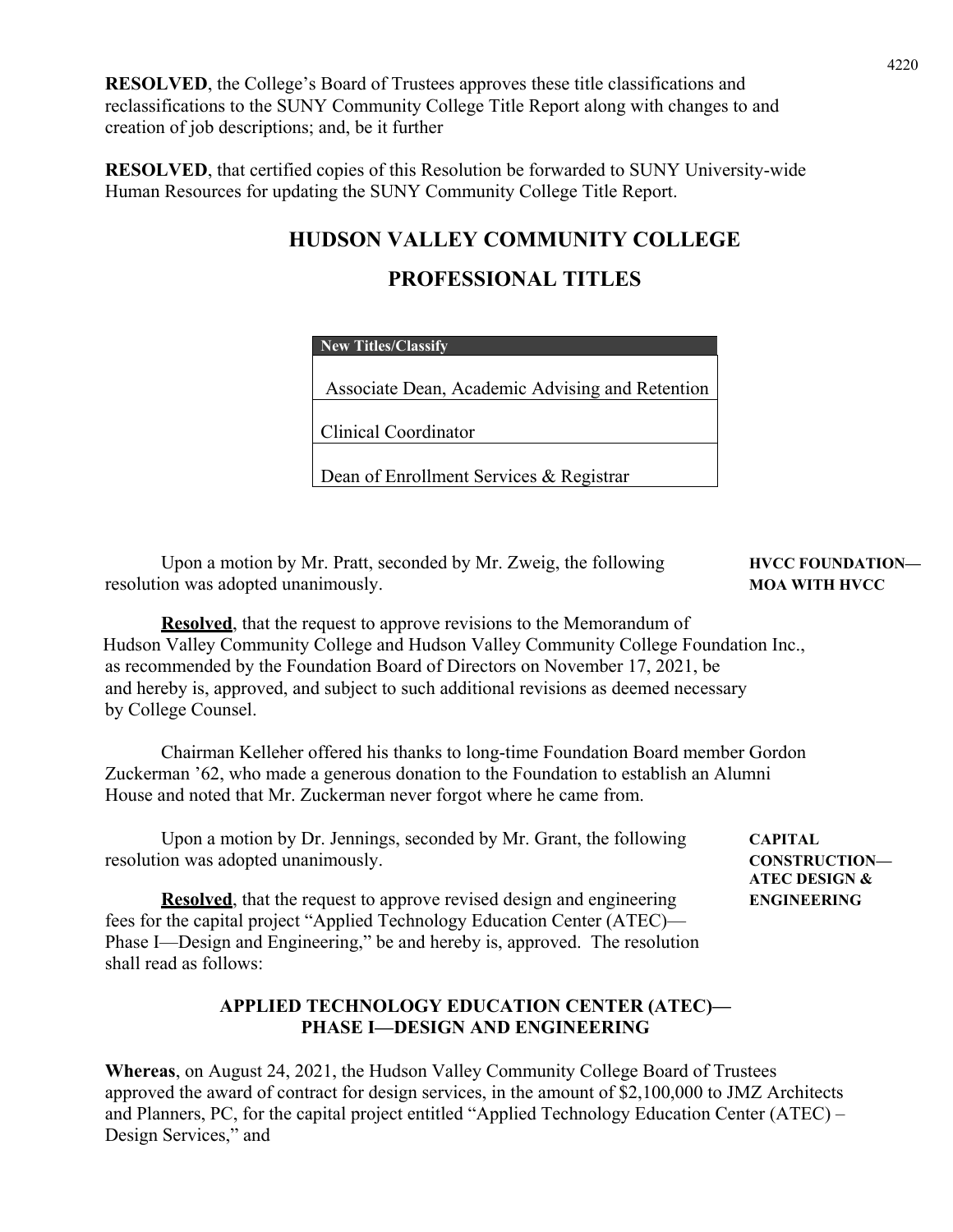**Whereas**, this fee included the cost of a detailed site survey of the entire project area and geotechnical services to guide the design of foundations and site improvements; and

**Whereas**, this work revealed the necessity of allotting an additional \$750,000 for Phase 1 basic construction administration fees; and

**Whereas**, an allowance of \$110,000 was recommended to cover the cost of a Storm Water Pollution Prevention Plan (SWPPP) and reimbursable expenses during the design and construction phases; and

**Whereas**, the design and basic construction administration fees, including the SWPPP and reimbursable expenses, for the ATEC Quad Phase 1 project totaled \$2,960,000; and

**Whereas**, on October 12, 2021, the Rensselaer County Legislature authorized funding in the amount of \$2,960,000 for Project Design and Engineering Costs related to the construction of the Applied Technology Education Center that included the additional amounts above; now, therefore, be it

**Resolved**, that the Hudson Valley Community College Board of Trustees authorizes an additional payment in the amount of \$860,000 to JMZ Architects and Planners, PC, for the capital project entitled "Applied Technology Education Center (ATEC)—Phase I.

#### **INFORMATION ITEMS INFORMATION**

The following information items were noted: **ITEMS** 

#### **A. TENURE AND PROMOTION BY TENURE**

In accord with the Faculty Association Agreement, a College faculty member at the rank of Instructor who is awarded tenure is automatically promoted to the rank of Assistant Professor and granted a \$1,000 increase in annual salary.

#### *Effective: January 17, 2023*

Richard Monda Biology, Chemistry and Physics

### **B. FULL-TIME NON-TEACHING PROFESSIONALS**

1. Academic Affairs

| Christine DeCancio, Coordinator of Academic Services,<br>Office of the Assistant Vice President of Academic Affairs,<br>f/t prob. appt., eff. $10/28/21$ or thereafter | \$45,000/yr         |
|------------------------------------------------------------------------------------------------------------------------------------------------------------------------|---------------------|
| Dr. Hector Rodriquez, Associate Dean                                                                                                                                   |                     |
| School of STEM,                                                                                                                                                        |                     |
| f/t. appt. (MC), eff. $1/3/22$                                                                                                                                         | $$90,000/\text{yr}$ |
| 2. Administration & Finance                                                                                                                                            |                     |
| Heather Henry, Director,                                                                                                                                               |                     |
| Financial Aid,                                                                                                                                                         |                     |
| f/t prob. appt., eff. $11/8/21$                                                                                                                                        | $$70,000/\text{yr}$ |

Kathleen Montesano, Director of Student Accounts, Office of the Comptroller, f/t appt. (MC), eff.  $10/28/21$  or thereafter \$69,000/yr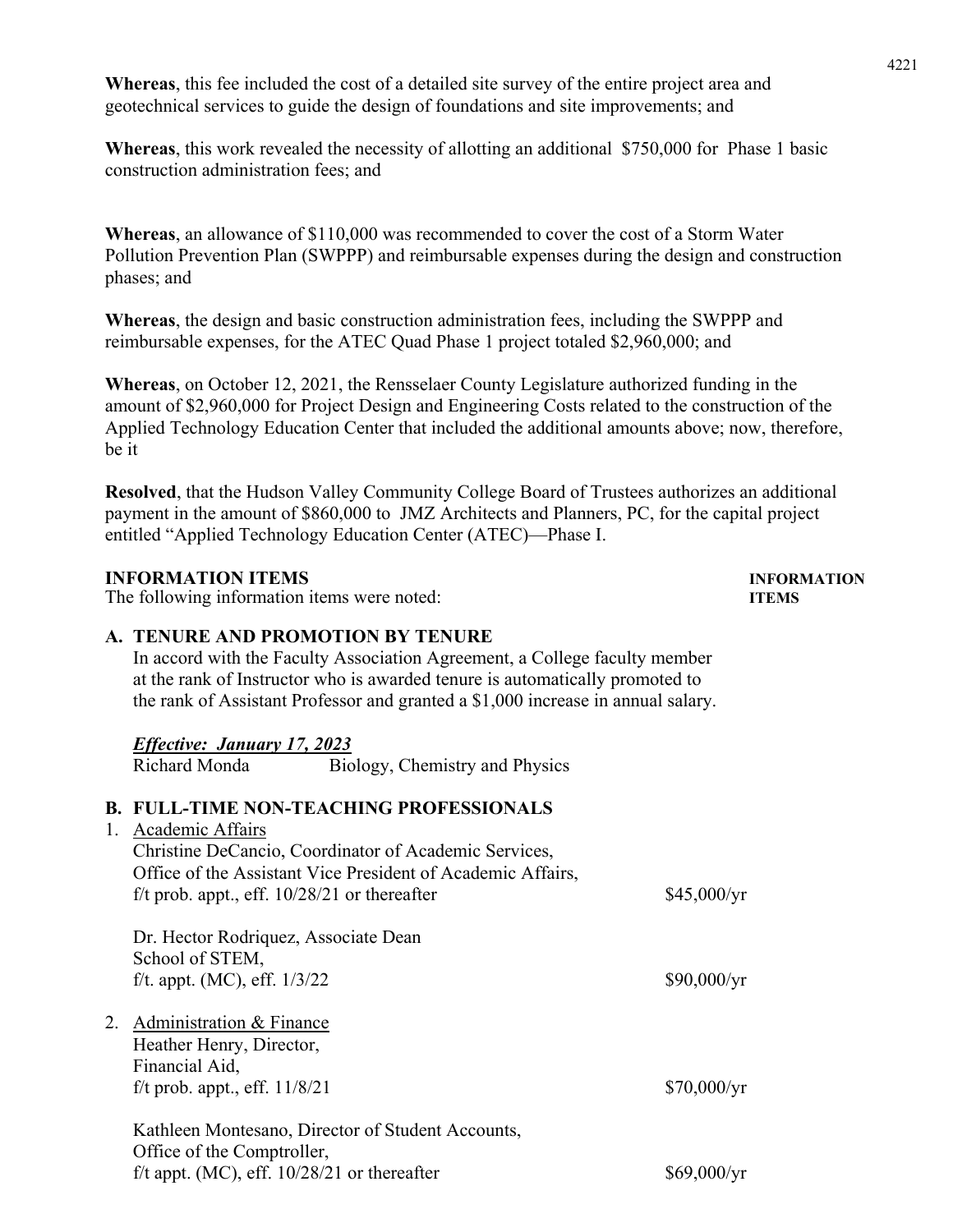|    | 3. Student Affairs<br>Jennifer Heidinger, College Nurse,<br>Health Services,                                                                                          |               |
|----|-----------------------------------------------------------------------------------------------------------------------------------------------------------------------|---------------|
|    | f/t prob. appt., eff. $11/18/21$                                                                                                                                      | \$45,000/yr   |
|    | Lucas Kellis, Director, Admissions Counselor<br>Admissions Office,                                                                                                    |               |
|    | f/t prob. appt., eff. $11/19/21$ or thereafter                                                                                                                        | \$36,500/yr   |
|    | Sarah Kennedy, Interim Advising and Retention Specialist,<br>Office of Student Outreach, Advising and Retention,<br>f/t temp. appt. (emergency hire), eff. $10/25/21$ | \$40,100/yr   |
|    | Kirk Winans, Interim Advising and Retention Specialist,<br>Office of Student Outreach, Advising and Retention,<br>f/t temp. appt. (emergency hire), eff. $10/25/21$   | \$40,100/yr   |
|    | C. FULL-TIME NON-INSTRUCTIONAL/CLASSIFIED STAFF<br>1. Administration & Finance<br>Nicole Gully, Payroll Clerk,<br>Finance,                                            |               |
|    | f/t appt., eff. $11/3/21$                                                                                                                                             | \$19.2766/hr  |
|    | John Keyoskey, Building Maintenance Worker,<br>Physical Plant,                                                                                                        |               |
|    | f/t appt., eff. $11/19/21$ or thereafter                                                                                                                              | \$18.45/hr    |
|    | Sergio Lopez, Motor Equipment Operator, Light<br>Physical Plant,                                                                                                      |               |
|    | f/t prob. appt., eff. $11/11/21$ or thereafter                                                                                                                        | \$15.5766/hr  |
|    | Wayne McMahon, Building Maintenance Worker,<br>Physical Plant,                                                                                                        |               |
|    | f/t appt., eff. $11/19/21$ or thereafter                                                                                                                              | \$18.45/hr    |
|    | Ryan Schepisi, Motor Equipment Operator, Light<br>Physical Plant,                                                                                                     |               |
|    | f/t prob. appt., eff. $11/11/21$ or thereafter                                                                                                                        | \$15.5766/hr  |
|    | 2. School of STEM<br>Josephine Bodwell, Laboratory Technician,<br><b>Technical Support Services,</b>                                                                  |               |
|    | f/t prov. appt., eff. $10/27/21$ or thereafter                                                                                                                        | \$21.0205/hr  |
|    | Todd Dupuis, Laboratory Technician,<br>Applied Technologies,                                                                                                          |               |
|    | f/t prov. appt., eff. $11/8/21$ or thereafter                                                                                                                         | \$22.06/hr    |
|    | <b>D. PART-TIME FACULTY</b>                                                                                                                                           |               |
| 1. | <b>School of Health Sciences</b><br>Carly Hall, Instructor,                                                                                                           |               |
|    | Nursing and Surgical Technology<br>p/t appt., eff. 1/18/22                                                                                                            | $$1,136$ /sch |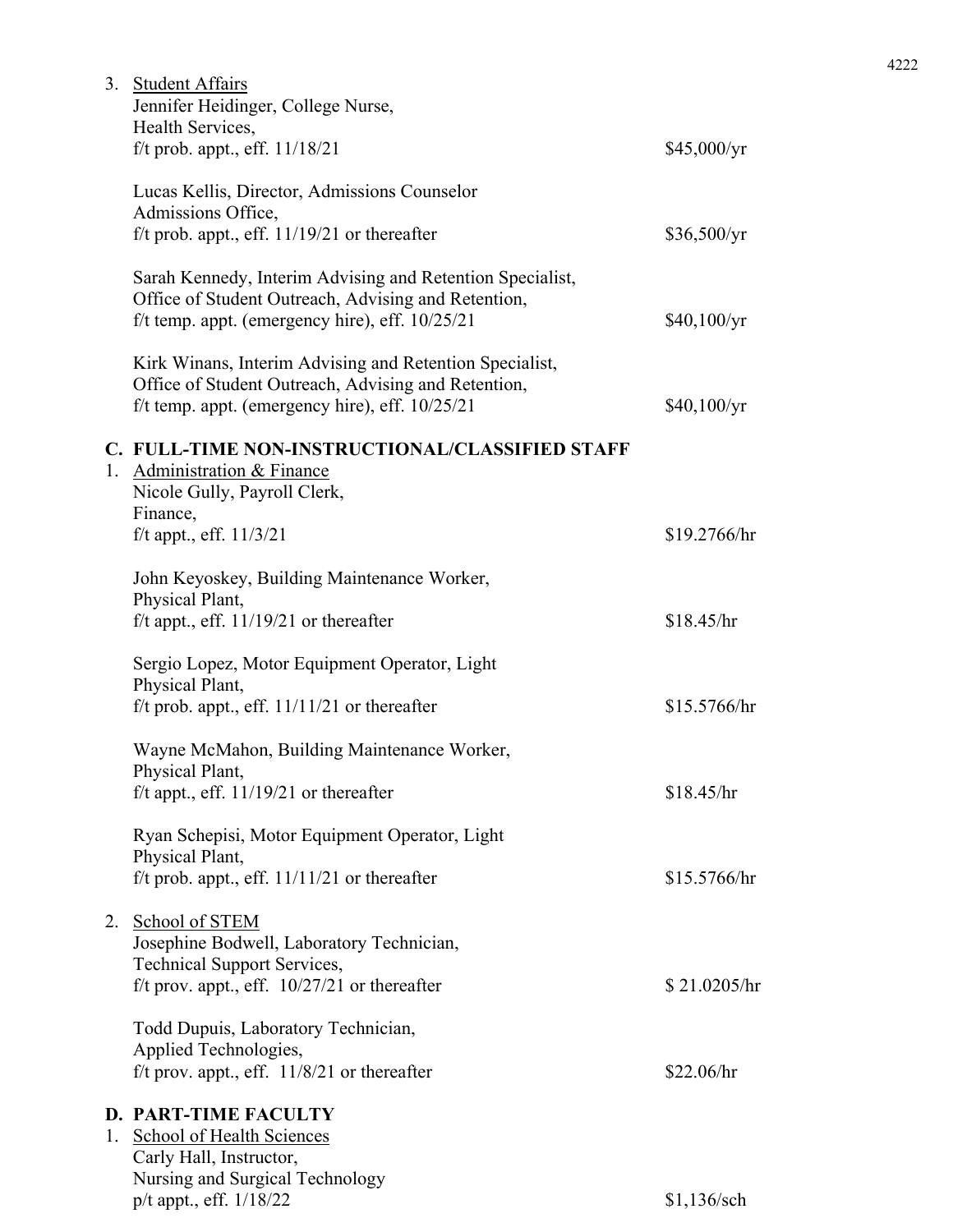|    | Carol Salvador, Instructor<br>Nursing and Surgical Technology<br>$p/t$ appt., eff. $1/18/22$                                                                                                    | $$1,136$ /sch |
|----|-------------------------------------------------------------------------------------------------------------------------------------------------------------------------------------------------|---------------|
|    | Gina Mantello, Instructor,<br>Nursing and Surgical Technology<br>$p/t$ appt., eff. $1/18/22$                                                                                                    | $$1,136$ /sch |
| 1. | E. PART-TIME NON-TEACHING PROFESSIONAL<br><b>Student Affairs</b><br>Aidan Glynn, Assistant Women's Basketball Coach,<br>Intercollegiate Athletics,<br>p/t. appt., eff. $10/25/21$ or thereafter | \$1,500/yr    |
|    | <b>F. PART-TIME NON-INSTRUCTIONAL/CLASSIFIED STAFF</b><br>1. Administration & Finance<br>Ryan Meyer, PT Security Officer,<br>Public Safety,                                                     |               |
|    | $p/t$ appt., eff. $11/3/21$                                                                                                                                                                     | \$17.91/hr    |

#### **G. RESIGNATIONS**

- 1. James Carras, Motor Equipment Operator, Light , Physical Plant, eff. 12/2/21
- 2. Taunya Hannibal-Williams, Community Outreach Specialist , Office of Diversity, Equity and Inclusion, eff. 11/2/2021
- 3. Christina Holst, Peer Mentor, VETROC, eff. 11/14/21
- 4. Rekka Falaro, Data Analysis Coordinator I, Admissions, eff. 11/15/21
- 5. Sandra McCarthy, Coordinator of the College Judicial System, Student Affairs, eff. 12/31/21
- 6. Carol Meyer, Coordinator of Instructional Services, EOC, eff. 11/12/21

## **H. RETIREMENTS**

- 1. Keith Gunner, Education Specialist/Assistant Professor, Biology, Chemistry and Physics, eff. 1/4/22
- 2. Mara Lefebvre, Assistant Director, Office of Special Events and Facilities Utilization, Administration, eff. 2/2/22

## **I. HVCC MONTHLY FINANCIAL REPORTS**

- 1. 2021-2022 Fiscal Year Operating Budget Summary as of 10/31/2021
- 2. Capital Expenditures, October 2021 and cumulative

## **J. FACULTY STUDENT ASSOCIATION FINANCIAL REPORTS**

1. FSA Financial Reports, period ending 10/31/2021

## **K. ADVISORY BOARD APPOINTMENTS**

**1. School of STEM Heating, Ventilation and Refrigeration Systems**  Mr. Marc Quail, ' 99, Area General Manager, Trane Upstate NY/VT Area

## **L. ALCOHOLIC BEVERAGE REQUEST**

**1.** Board of Trustees Annual Holiday Reception, 12/21/21